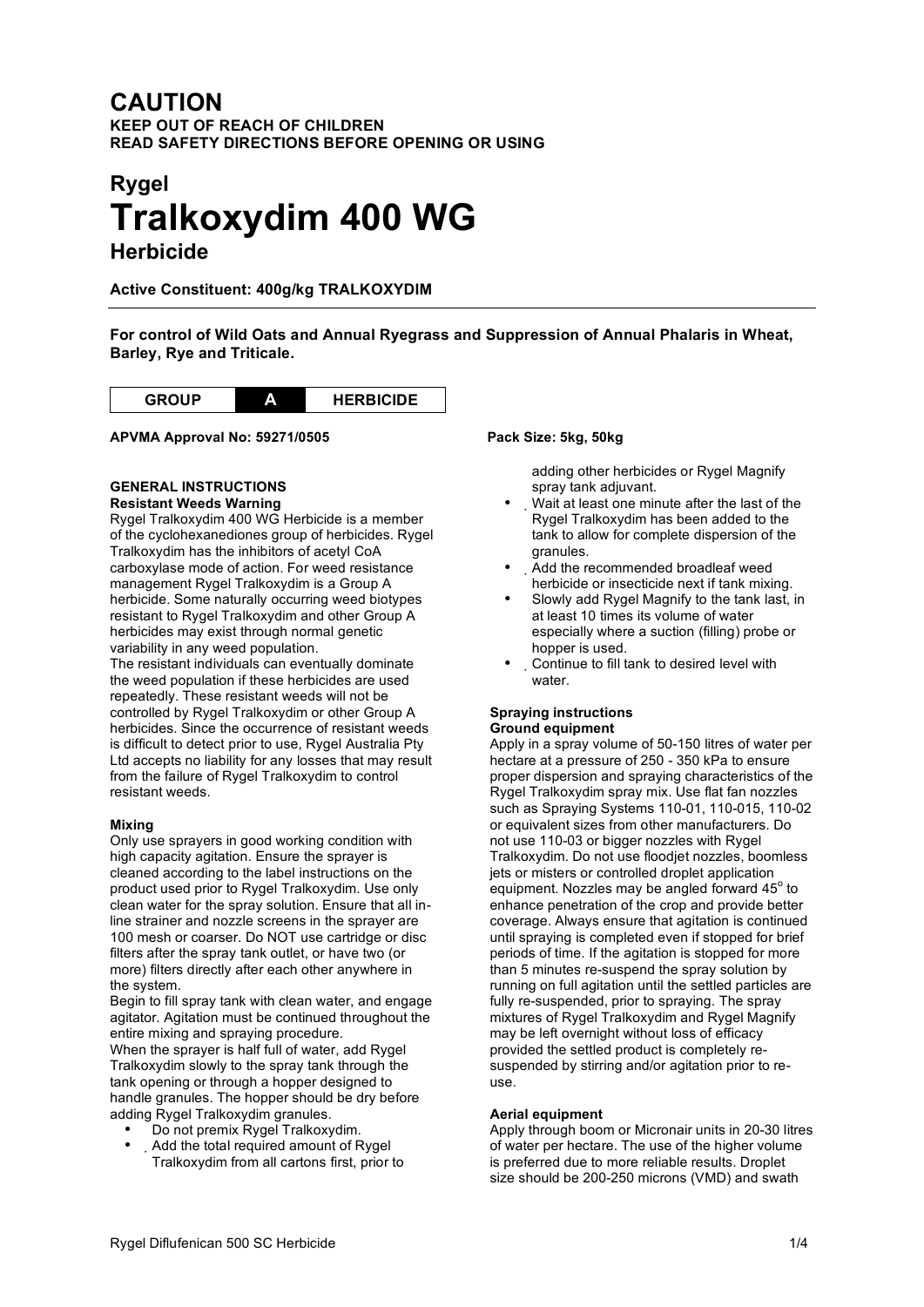width should not be wider than recommended for type of plane and application unit. Weed control following aerial application may not be as good as from ground application.

#### **Crop Safety**

If Rygel Tralkoxydim is applied to stressed crops or treatment is followed by stress or if crop plants have less than 2 true leaves (Z12), yellowing or growth retardation may occur. Crops normally recover without loss in yield. Avoid double spraying (overlap).

**PLANTBACK PERIODS:** Do not plant sorghum, maize or rice for a period of four weeks after application of Rygel Tralkoxydim. Allow at least 10 days between application of Rygel Tralkoxydim and any other herbicide, except Ally for which the interval should be 14 days after Rygel Tralkoxydim. Allow at least 10 days between application of Rygel Tralkoxydim and any fertilizer treatment.

#### **COMPATIBILITY**

For broadleaved weed control, Rygel Tralkoxydim may be mixed as below.

| <b>State</b>                       | Rygel<br><b>Tralkoxydim</b><br>g/ha | <b>Co-herbicide</b><br>maximum                | Rate<br>per ha   |
|------------------------------------|-------------------------------------|-----------------------------------------------|------------------|
| Qld,<br>NSW,<br>Vic.<br>SА<br>only | 380-500g                            | bromoxynil +<br>MCPA (200 +<br>200g/L)        | $1.0 - 1.4$ L    |
|                                    | 380-500g                            | MCPA ester                                    | $0.5/1.0$ L      |
|                                    | 380-500g                            | diflufenican plus<br>MCPA (25 +<br>250)       | 0.8L             |
|                                    |                                     | (mixture may<br>cause temporary<br>chlorosis) |                  |
|                                    | 380-500g                            | clopyralid<br>(300g/L)                        | 0.3              |
|                                    | 380-500g                            | metosulam<br>(714g/kg)                        | 7 g              |
| <b>WA</b><br>only                  | 380g                                | bromoxynil +<br>MCPA (200 +<br>200g/L)        | 1.0 <sub>L</sub> |
|                                    | 380g                                | <b>MCPA</b> ester                             | $0.5L*$          |
|                                    |                                     | *Note restriction<br>on Kulin.                |                  |
|                                    | 380g                                | diflufenican plus<br>MCPA (25 +<br>250)       | 0.8L             |
|                                    |                                     | (mixture may<br>cause temporary<br>chlorosis) |                  |
|                                    | 380g                                | clopyralid<br>(300g/L)                        | 0.3L             |
|                                    | 380g                                | metosulam<br>(714g/kg)                        | 7 <sub>g</sub>   |

DO NOT mix Rygel Tralkoxydim with 2,4-D, MCPA amine, dicamba or metsulfuron-methyl. Allow at least 10 days between application of Rygel Tralkoxydim and herbicides containing 2,4-D, MCPA amine, dicamba or similar actives.

Allow at least 14 days between application of Rygel Tralkoxydim and metsulfuron-methyl. Rygel Tralkoxydim should be applied prior to the broadleaved herbicides. **Insecticides**

Rygel Tralkoxydim is compatible with the emulsifiable formulations of the insecticides: permethrin, cypermethrin, phosmet, lambdacyhalothrin and dimethoate.

#### **PROTECTION OF CROPS, NATIVE AND OTHER NON-TARGET PLANTS**

DO NOT apply under weather conditions or from spraying equipment that may cause spray to drift onto nearby susceptible plants/crops, cropping lands or pastures.

#### **PROTECTION OF LIVESTOCK, WILDLIFE, FISH, CRUSTACEANS AND ENVIRONMENT**

Moderately hazardous to fish. DO NOT contaminate streams, rivers or waterways with the chemical or used container.

#### **STORAGE AND DISPOSAL**

Store in the closed, original container in a dry, cool, well-ventilated locked room or place and away from children, animals, food, feedstuffs, seed and fertilizers. Do not store for prolonged periods in direct sunlight.

Single rinse before disposal. Add rinsings to spray tank. Do not dispose of undiluted chemicals on site. Puncture and bury empty bags in a local authority landfill. If no landfill is available, bury the containers below 500 mm in a disposal pit specifically marked and set up for this purpose clear of waterways, desirable vegetation and tree roots. Empty bags and product should not be burnt.

#### **SAFETY DIRECTIONS**

Harmful if swallowed. Will irritate the eyes. If the product in eyes, wash it out immediately with water. When preparing the spray wear face shield or goggles. Wash hands after use. After each day's use wash face shield or goggles.

#### **FIRST AID**

If poisoning occurs contact a doctor or Poisons Information Centre. Phone Australia 13 11 26.

#### **MSDS**

Additional information is listed in the Material Safety Data Sheet, which is available from the supplier.

#### **CONDITIONS OF SALE**

The use of Rygel Tralkoxydim 400 WG Herbicide being beyond the control of the manufacturer, no warranty expressed or implied is given by Rygel Australia Pty Ltd regarding its suitability, fitness or efficiency for any purpose for which it is used by the buyer, whether in accordance with the directions or not and Rygel Australia Pty Ltd accepts with no responsibility for any consequences whatsoever resulting from the use of this product.

#### **In an Emergency Dial 000 Police or Fire Brigade**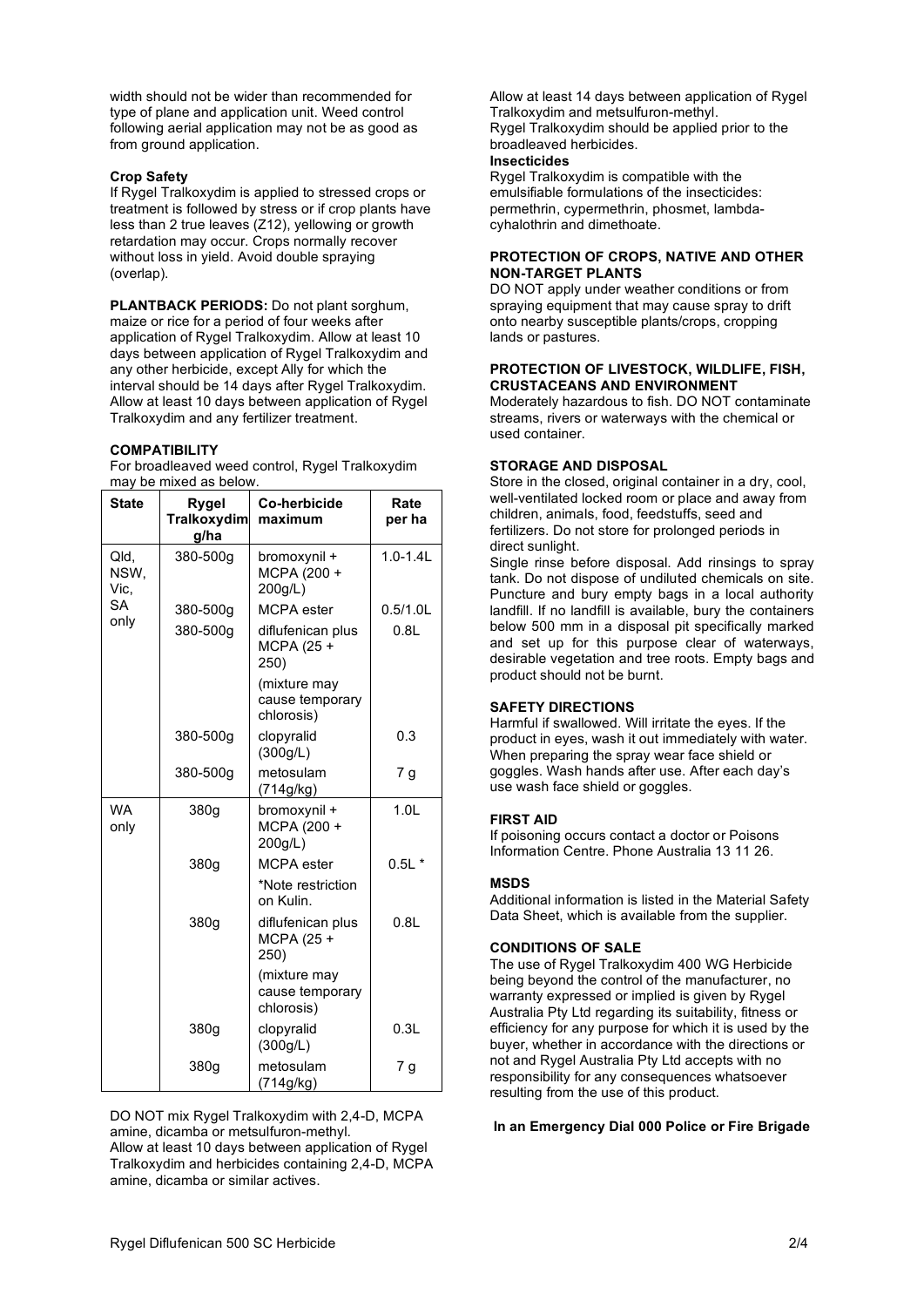#### **DIRECTIONS FOR USE RESTRAINTS:**

DO NOT apply to weeds or crops under stress due to severe frost, drought, water logging, low soil fertility, preemergent herbicides, insects or diseases.

DO NOT use boomless jets or misters.

DO NOT apply if rain is expected within a half-hour.

| Crop                                                       | <b>Weeds</b><br><b>Controlled</b>                                                                 | Weed<br><b>Stage</b>                                                      | <b>State</b>                             | Rate/ha      | <b>Critical Comments</b>                                                                                                                                                                                                                                                                                                                                                                                                                                                               |
|------------------------------------------------------------|---------------------------------------------------------------------------------------------------|---------------------------------------------------------------------------|------------------------------------------|--------------|----------------------------------------------------------------------------------------------------------------------------------------------------------------------------------------------------------------------------------------------------------------------------------------------------------------------------------------------------------------------------------------------------------------------------------------------------------------------------------------|
| Wheat.<br>Barley,<br>Rye,<br>Triticale                     | <b>Wild Oats</b>                                                                                  | Growing<br>actively at 2-4<br>leaf (pre-<br>tillering)                    | Qld,<br>NSW,<br>Vic,<br>Tas.,<br>SA only | 300g<br>¥    | Apply in first 4-6 weeks to unstressed<br>crops and weeds when the majority of<br>crop plants have 2 leaves.<br>Application to lush crops may increase<br>likelihood of yellowing and/or growth<br>retardation.                                                                                                                                                                                                                                                                        |
|                                                            |                                                                                                   |                                                                           |                                          | 380g         | Apply in the first 4-6 weeks to unstressed<br>crops and weeds when the majority of<br>crop plants have 3 leaves.                                                                                                                                                                                                                                                                                                                                                                       |
|                                                            |                                                                                                   |                                                                           |                                          |              | This is the minimum rate if tank mixing<br>with listed broadleaf herbicides.                                                                                                                                                                                                                                                                                                                                                                                                           |
|                                                            |                                                                                                   |                                                                           |                                          | 430g         | Apply in first 4-6 weeks when the majority<br>of crop plants have 3 leaves. Use this rate<br>under dry soil conditions or if applying<br>during August onwards. Use of Rygel<br>Magnify at 1L per 100L may improve<br>weed control under these conditions.                                                                                                                                                                                                                             |
|                                                            |                                                                                                   | Growing<br>actively up to<br>early tillering<br>(Maximum of<br>2 tillers) |                                          | 500g         | Use where application is delayed. Do not<br>apply to pre-tillered crops. Use of Rygel<br>Magnify at 1L per 100L may improve<br>weed control if soil is dry or if applying<br>during August onwards.                                                                                                                                                                                                                                                                                    |
|                                                            | Wild oats<br>and                                                                                  | Growing<br>actively at 2-4<br>leaf (pre-<br>tillering)                    | NSW,<br>Vic.<br>Tas, SA<br>only          | 380g         | Use when wild oats predominate. Do not<br>apply to crops with less than 3 leaves.<br>Use of Rygel Magnify at 1L per 100L may<br>improve weed control if soil is dry or if<br>applying during August onwards.                                                                                                                                                                                                                                                                           |
|                                                            | Annual<br>ryegrass in<br>mixed<br>infestations                                                    | Growing<br>actively up to<br>early tillering<br>(Maximum of<br>2 tillers) |                                          | 500g *       | Do not apply to pre-tillered crops. Use of<br>Rygel Magnify at 1L per 100L may<br>improve weed control if soil is dry or if<br>applying during August onwards.                                                                                                                                                                                                                                                                                                                         |
|                                                            |                                                                                                   | Growing<br>actively at 2-4<br>leaf (pre-<br>tillering)                    |                                          | $380 - 500g$ | Do not apply to tillered ryegrass. Use<br>spray volumes of 70-100 L/ha may assist<br>control. Tank mixes of the lower rate with<br>listed broadleaved herbicides may reduce<br>ryegrass control.                                                                                                                                                                                                                                                                                       |
| Wheat,<br>Barley,<br>Rye,<br>Triticale                     | Annual<br>Phalaris<br>(suppression<br>only of<br>Paradoxa<br>grass,<br>Lesser<br>canary<br>grass) | Growing<br>actively at 2-4<br>leaf (pre-<br>tillering)                    | NSW,<br>Vic,<br>Tas, SA<br>only          | 380 - 500g   | Preferably apply within 6 weeks of sowing<br>when weeds are at the 2 to 4 leaf stage<br>and growing actively. Do not apply to<br>tillered annual phalaris. The higher rate<br>may give more reliable results. Use of<br>spray volumes of 70-100 L/ha may assist<br>control. Tank mixes with listed<br>broadleaved herbicides may reduce<br>annual phalaris control. Paradoxa grass is<br>more sensitive than lesser canary grass.<br>Do not apply to crops with less than 3<br>leaves. |
| Wheat,<br>Barley<br>(except<br>Moondyne<br>Yagan),<br>Rye, | Wild oats                                                                                         | Growing<br>actively at 2-4<br>leaf (pre-<br>tillering)                    | WA only                                  | 250g         | Apply in first 4-6 weeks to unstressed<br>crops and weeds when the majority of<br>crop plants are at growth stage Z12.<br>Application to lush crops may increase<br>likelihood of yellowing and/or growth<br>retardation.                                                                                                                                                                                                                                                              |